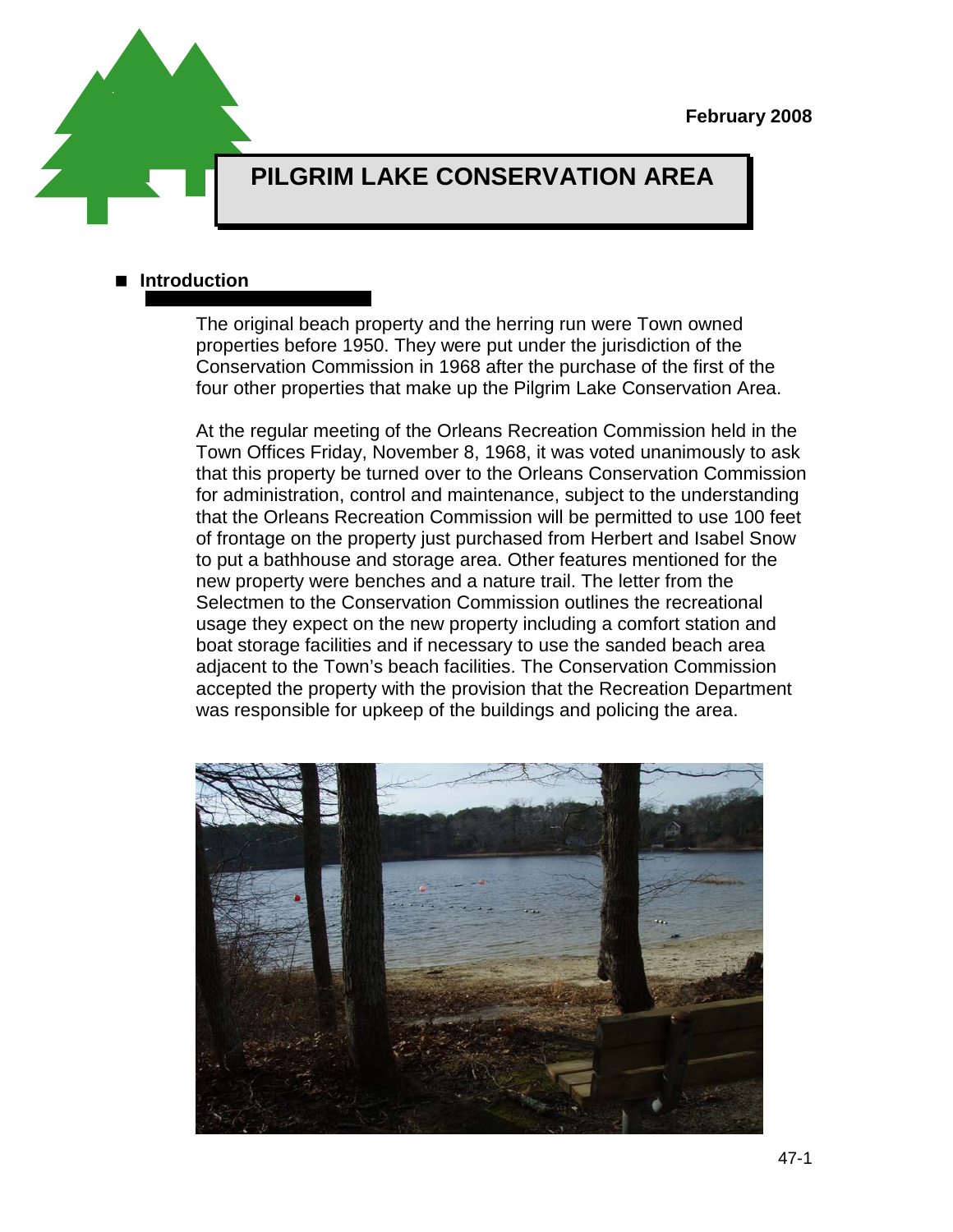The Town of Orleans acquired the following four properties next to the Town owned beach on Pilgrim Lake between 1968-1972. The total acreage of the Pilgrim Lake Conservation Area is now 9.06 acres.

1968, Herbert and Isabel Snow, 1.38 acres

In 1968, 1.38 acres comprising the property at Map 62, Parcel 92 was purchased from Herbert and Isabel Snow for \$17,500.00. A Self-Help Grant was applied for but not received. The comfort station is presently on this property.

Article 51 of the Annual Town Meeting held March 11 and 12, 1968, states*:* standing vote, For 176, Against 54, motion carries 2/3rd that the Town accept as a gift, acquire by purchase or take by eminent domain under the provisions of Chapter 79, for beach and recreation purposes a parcel of land, now or formerly owned by Herbert E. and Isabel M. Snow bounded northwesterly by land of the Town of Orleans, a distance of One Hundred Forty-three (143) feet, more or less, northeasterly by other land of said Snow et ux a distance of Three Hundred Sixty (360) feet, more or less, and southerly and westerly by the waters of Pilgrim Lake (a great pond) a distance of Five Hundred Seventy-Seven (577) feet, more or less, and being shown as Lot #34 on a plan recorded in the Barnstable County registry of Deeds in Plan Book 124, Page 89, and raise and appropriate the sum of Seventeen Thousand Five Hundred Dollars (\$17,500.00) therefore and authorize the Selectmen to take any and all action necessary thereto.

- 1970 In 1970, two other properties were purchased to the north and east of this site. To the north, .61 of an acre, at Map 55 Parcel 55 was purchased from Zula Burgess for \$ 9,500.00. \$2,500.00 was appropriated at Town Meeting and used together with \$7,000 from the Conservation Fund to purchase this property. To the east, 3.19 acres, at Map 55 Parcel 42 was purchased from Herbert and Isabel Snow for \$2,500.00 which was appropriated at Town Meeting The total purchase cost of both these properties was \$12,000.00. A Self-Help Grant was applied for in 1970 and the Town received \$6,000 for the 3.8 acres in the Burgess and Snow Properties. This money was proposed to be returned to the Conservation Fund.
- 1970, Zula Burgess, .61 acre

Article 23 of March 9 and 10 town Meeting states: Voted, voice vote unanimous but one, that the Town authorize the Conservation Commission to purchase and/or accept in the name of the Town for conservation purposes as set forth in section 8C of Chapter 40 of the General laws, a parcel of land described as follows: Southwesterly by Pilgrim Lake, a distance of 250 feet more or less; Northwesterly by land of Delbert M. Johnson et ux, a distance of 250 feet more or less; Northeasterly and easterly by land of the Town of Orleans at the Herring Brook, a distance of 540 feet, more or less; and being shown as Lots #6,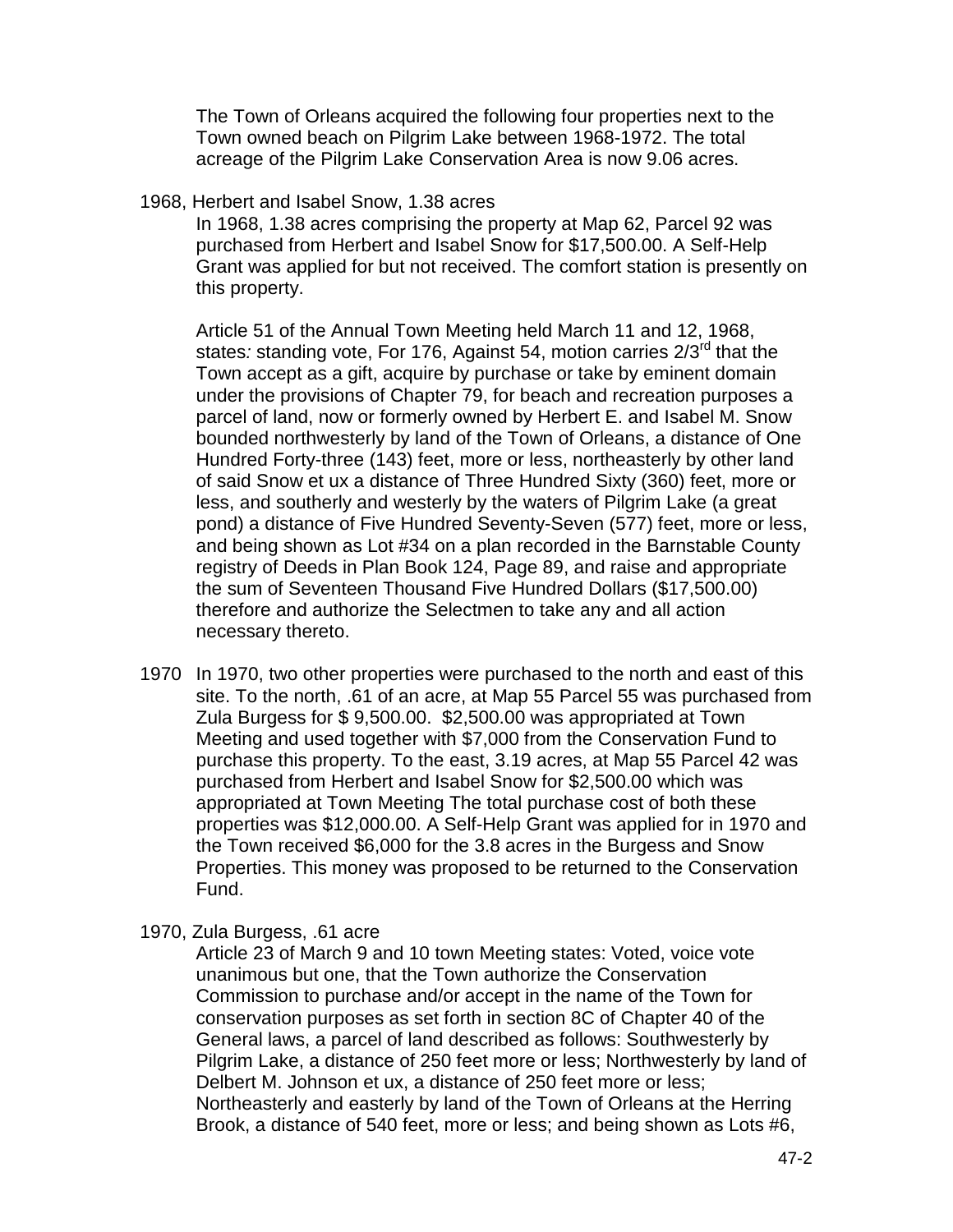#7, a portion of Meadow lane and a portion of Lot #8 on plan recorded in the Barnstable County Registry of Deeds in Plan Book 85, Page 149. And to raise and appropriate the sum of Two Thousand Five Hundred Dollars (\$2,500.00) to be used together with monies from the Conservation Fund for said purposes. 50% of the purchase price to be reimbursed by the State, said reimbursement to be returned to the Conservation Fund.

1970, Herbert and Isabel Snow, 3.19 acres

Article 24 of March 9 and 10, 1970 Town Meeting states: Voted, voice vote, unanimous but one, that the Town authorize the Conservation Commission to purchase and the Selectmen, upon written request of the Conservation Commission to take, by eminent domain procedure, to clear title, in the name of the Town, for the purposes of Section 8C of Chapter 40 of the General Laws, all or any portion of a parcel of land described as lots 40 and 41 as shown on Assessor's Map, Sheet 12 and comprising 3.19 acres, fronting on the northwesterly side of Herring Brook Way approximately 812 feet, and to raise and appropriate the sum of Two Thousand Five Hundred Dollars (\$2,500.00) for said purposes.

1972, Herbert and Isabel Snow, 1.38 acres

In 1972, a 1.38 acre property at Map 62 Parcel 91 was purchased from Herbert and Isabel Snow for \$ 15,000.00. This property was adjacent to the property bought from the Snow's in 1968. One half of the funding \$7,500.00 was appropriated at Town Meeting. The other half was transferred from the Marsh Acquisition Account to the Conservation Fund and paid out of the Conservation Fund. A Self-Help Grant was applied for in 1972 and the Town received \$7,500 for this property that went in to the general funds.

Article 59 of April 12, 1972 Town Meeting states: Voted, voice vote, carries 2/3 vote, that the Town authorize the Conservation Commission to purchase, and the Selectmen, upon request of the Conservation Commission, to take by eminent domain procedure to clear title, in the name of the Town, for the purpose of Section 8C of Chapter 40 of the General Laws, all or any portion of a parcel of land described as Lot 35 as shown on Assessor's Map Sheet #12 and comprising 1.38 acres described as follows: Northeasterly by Herring Brook Way (Town) a distance of 153 ft. more or less; Southwesterly by Lot #34, land of the Town of Orleans, a distance of 359 ft. more or less; Southeasterly by waters of Pilgrim Lake, a distance of 183 ft., more or less; Northeasterly by Lot #36, a distance of 350 ft. more or less. and to take from available funds the sum of Seventy Five Hundred Dollars (\$7,500.00) to be used together with funds transferred from the "Marsh Acquisition Account" to the Conservation Fund for the Acquisition of said land, upon reimbursement of Fifty Percent (50%) of purchase price, under the States "Self-Help Program" the reimbursement to be returned into the Town's General Funds.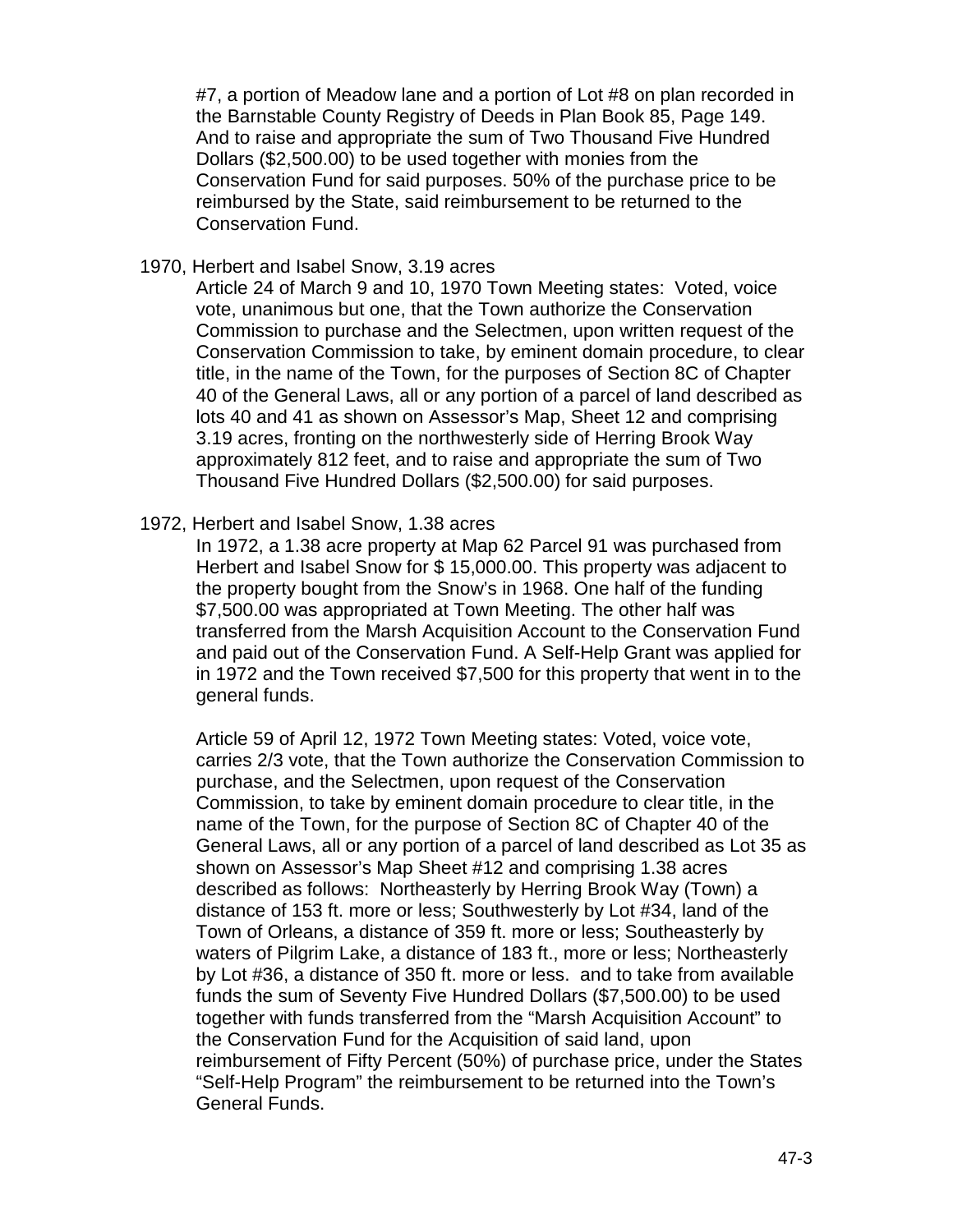#### **Management**

- The Orleans Conservation Commission is responsible for the overall management of the property, including periodically reviewing usage, issues and problems and recommending improvements.
- The Orleans Parks and Beaches Department provides routine operational maintenance, such as seasonal pruning, cleanup and trash removal and, if funding is available, life guards.
- The Harbormaster is responsible for the herring run. Currently the "Keeper of the Run" is Scott Johnson.
- The Massachusetts Division of Conservation Services is the State agency that regulates the care and use of land purchased for conservation, open space, and recreational purposes.



# ■ Site Description

**Pilgrim Lake** Conservation Area is sited on a large, 39 acres, freshwater lake. The lake is fairly shallow with a maximum depth of 28 feet/8.5 meters and has a thick layer of decomposed plant material on the pond bottom which helps support dense colonies of emergent vegetation including water lilies, Potamogeton spp., and Elodea canadensis. Occasionally large floating masses of Elodea have formed in the pond. The shoreline is surrounded by residential development but a buffer of native vegetation remains along the shoreline for the most part. A herring run with steps for the fish out of Kescayogansett Pond in Pleasant Bay enters the lake through the Conservation Area on the east side. On the south side water is removed for a cranberry bog. There is a vegetated island in the lake.

**The Entrance** to Pilgrim Lake Conservation Area is at the end of Herring Brook Way with the gravel parking area to the north. There is a blue sign for Pilgrim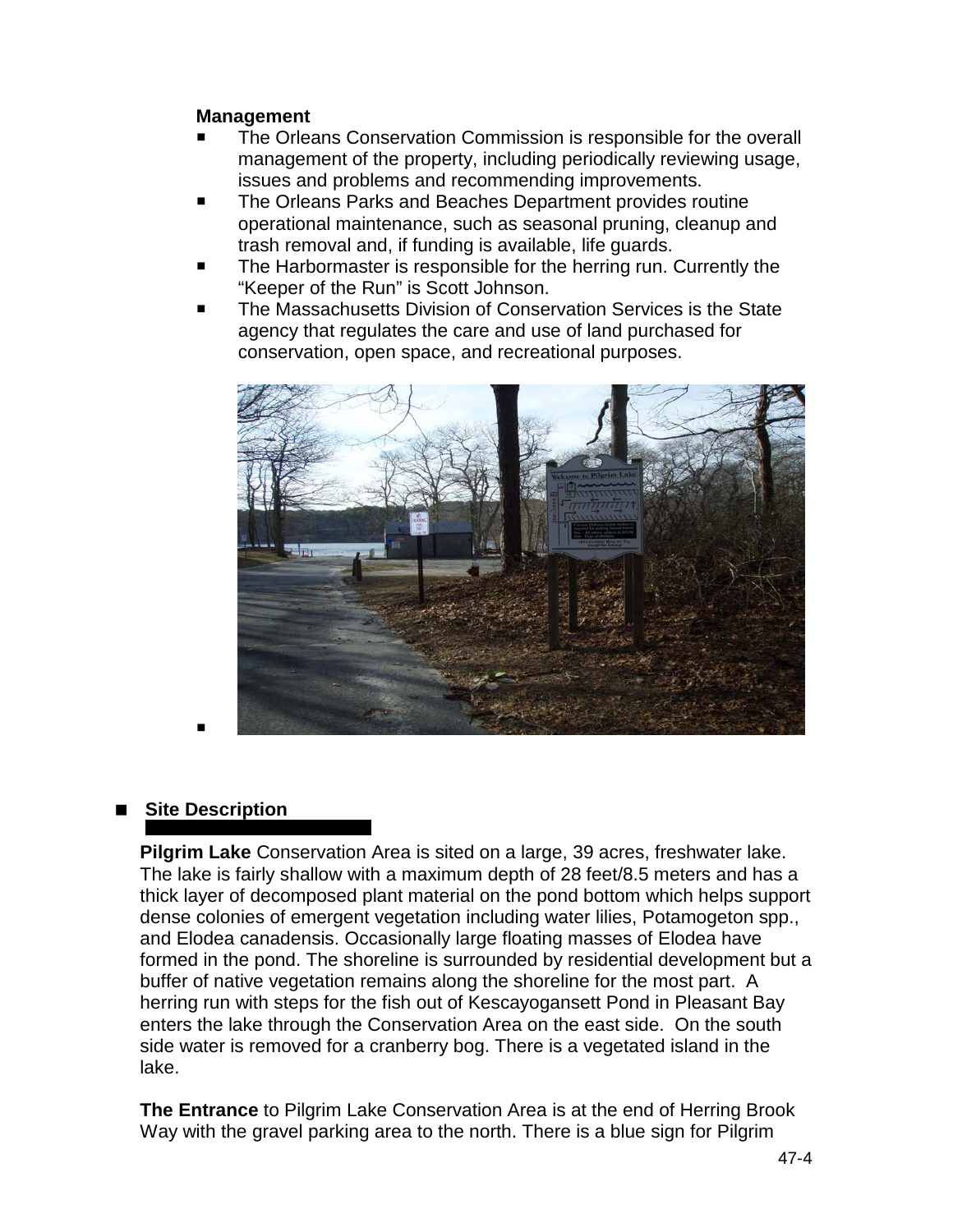Lake at the junction of Herring Brook Way and Kescayogansett Road. From this junction Pilgrim Lake Conservation Area runs along Herring Brook Way on the northern side of the road to the lake shore. There are private residences on the south side of the road and no parking is permitted on that side. There is parking for 50 vehicles in the 90' x 140' gravel parking area. The parking lot slopes down gently to the north to keep run-off from the roadway and beach area and is bordered with landscape ties on the other 3 sides. The parking area was expanded by 10' to the east and south under an RD in 1982.



The large sandy **Recreation Area** directly to the west of the parking lot is handicapped accessible. There are two **handicapped accessible** walkways from the end of the roadway. The concrete walkway to the south leads up to the comfort station and has pipe hand rails. The plastic wood walkway to the north built under an Order in 1998 separates the beach and picnic areas and than continues to the water on the north side of the beach. There is a bench associated with the walkway. The beach area was gently graded to the water for 25' along the lake shore to assist with handicapped access.

A storage building that is posted with several signs including a parks regulation sign and a sign signifying American Legion Memorial Beach sits next to the parking lot at the beginning of the picnic area. The storage building was erected on a 9 'x 12' slab in 1986 under an RD and expanded with an 8' x 10' addition in 1998.

The picnic area shaded by several large oak trees and some tupelos has three picnic tables and two benches. Across the roadway to the south is the comfort station. There is another bench toward the water in front of the comfort station. There are two trash receptacles during the summer months.

The bathing beach extends for 125' along the lake shore with naturalized vegetation on either side of the open beach area. A string of buoys defines the swimming area. The American Legion funded placement of sand on the beach and into the swimming area in the 1960's.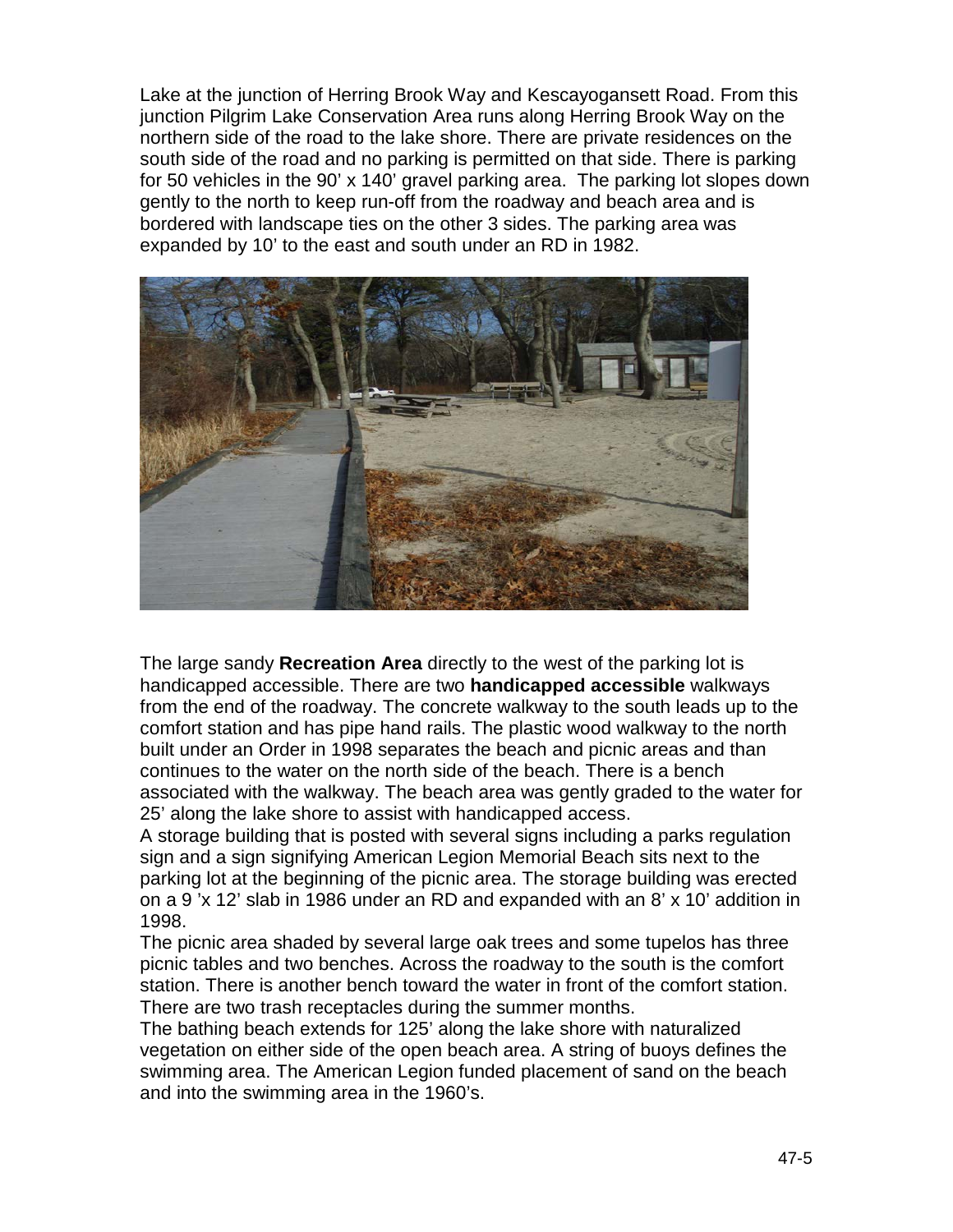

#### **Naturalized Areas and Wildlife**

The Natural Heritage and Endangered Species Program and the Massachusetts Division of Fisheries and Wildlife have issued a draft study of the Classification of the Natural Communities of Massachusetts. Two of these communities are clearly represented at this site, Pitch Pine-Oak forest and Red Maple swamp. On the southern section of the Conservation Area beyond the comfort station is a wooded area with **oaks and pitch pine** and tupelos near the shoreline. There is a narrow faint trail to the southwest corner. The understory is largely sweet pepperbush toward the shore and fairly open with some large patches of black huckleberry, catbriar and Pennsylvania sedge. Common birds in these forests are towhees and pine warblers.

In the north section of the Conservation Area is a large wetland that has been used as a cranberry bog but has reverted to a **red maple swamp.** This swamp is connected to the herring run and has a series of ditches. Other trees in the swamp besides red maple include tupelo, pitch pine, birch, white cedar, and poison sumac. There is a well developed shrub layer including sweet pepperbush, swamp azalea, high bush blueberry, winterberry and arrowwood. This swamp is a popular overwintering site for birds. Large flocks of robins and woodpeckers and sparrows have been seen in the swamp in the winter.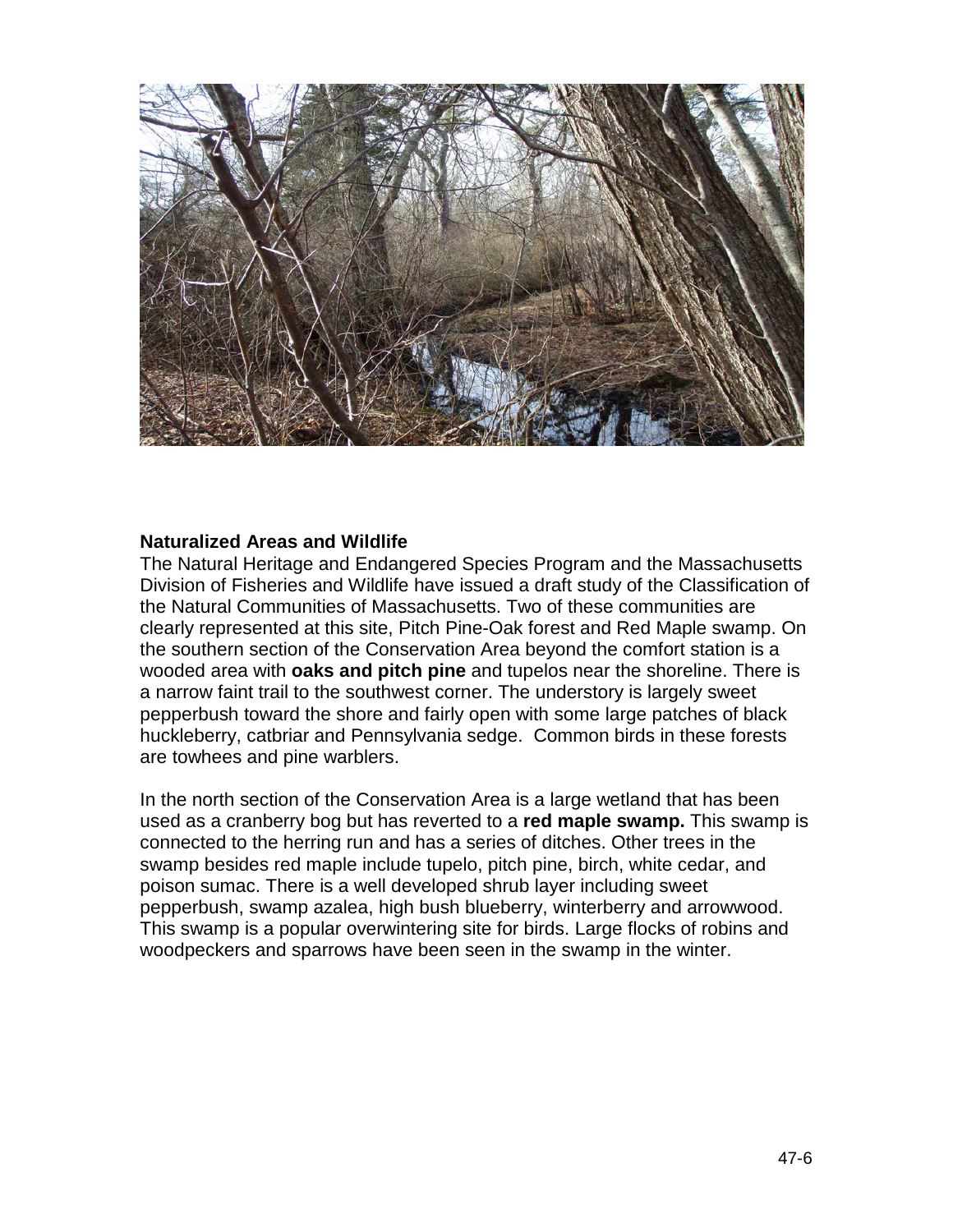

The mouth of the **herring run** has a concrete structure that can be closed if not enough water is available to allow the herring to make it back to the bay. River Herring (blue back herring and/or alewife) use the herring run to spawn in Pilgrim Lake. Protection of the herring run comes under the Harbormaster. There is a "Keeper of the Run" who removes branches and debris from the water. In 2004 the fish stairs at the beginning of the run by Kescayogansett Pond were repaired.

From the mouth of the herring run the **shoreline** extends 250 feet north and 525 feet south before it turns to the southeast for another 400 feet. Excluding the 125 foot beach area there are many emergent pond shore species such as Decodon verticillatus and rushes and sedges along the shore. Native woody species are also prevalent on the shoreline including: sweet pepperbush and pussy willow.

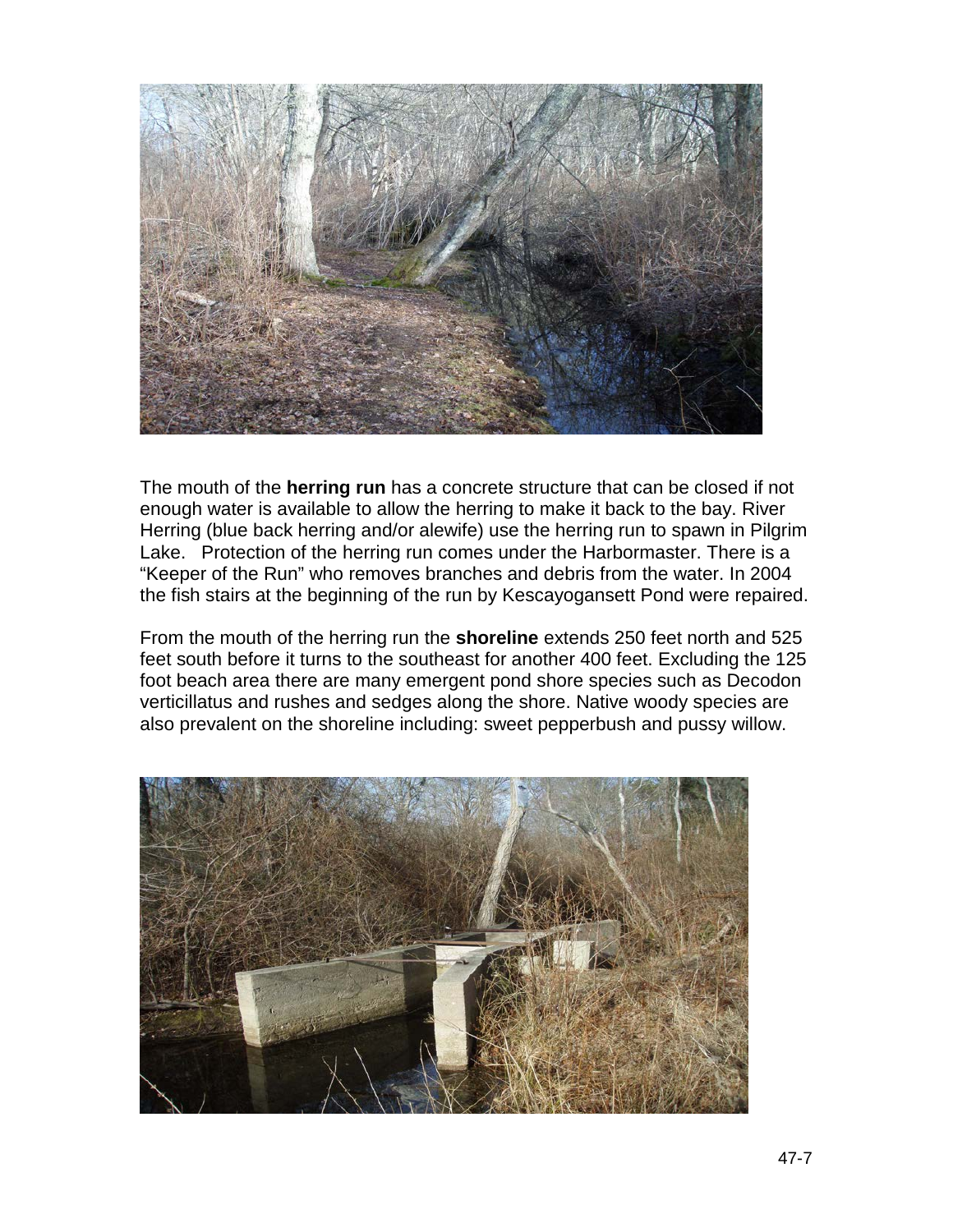# ■ Land Uses, Limitations and Prohibitions

Conservation-managed lands are purchased for a variety of active and passive *recreational uses*

The Beach Landing area features:

- Swimming (guarded in season)
- Picnicking
- **Fishing**
- Scenic viewing
- Occasional launching of small rowboats, canoes and kayaks

At this area, there are *limitations* on hours of use and launching/use of boats as follows:

- **E** areas are closed from sunset to sunrise. (Fishermen may fish before and after these times.)
- no one may operate any internal combustion engine, except for the express purposes of aiding and rescue or other emergency situations or for scientific purposes (in accordance with the Orleans Waterways Regulations for great ponds, Section 159-7. Operation. A. (3))

In addition, certain activities *are prohibited* at all areas under the management of the Conservation Commission, including:

- Alcoholic beverages
- **Littering**
- Domestic trash disposal
- Unrestrained dogs (*Note*: Dogs are not allowed on any Town beaches from the Friday before Memorial Day to Columbus Day.)
- Open fires and cooking
- Storing of small boats
- **Exection of tents or camping**
- Use of soaps, detergents or shampoo
- Discharge of firearms
- Damaging any structure or landscape
- **Harassing wildlife**

#### **Recommendation:**

Prohibited activities and hours of use should be detailed and informational signs posted at this area.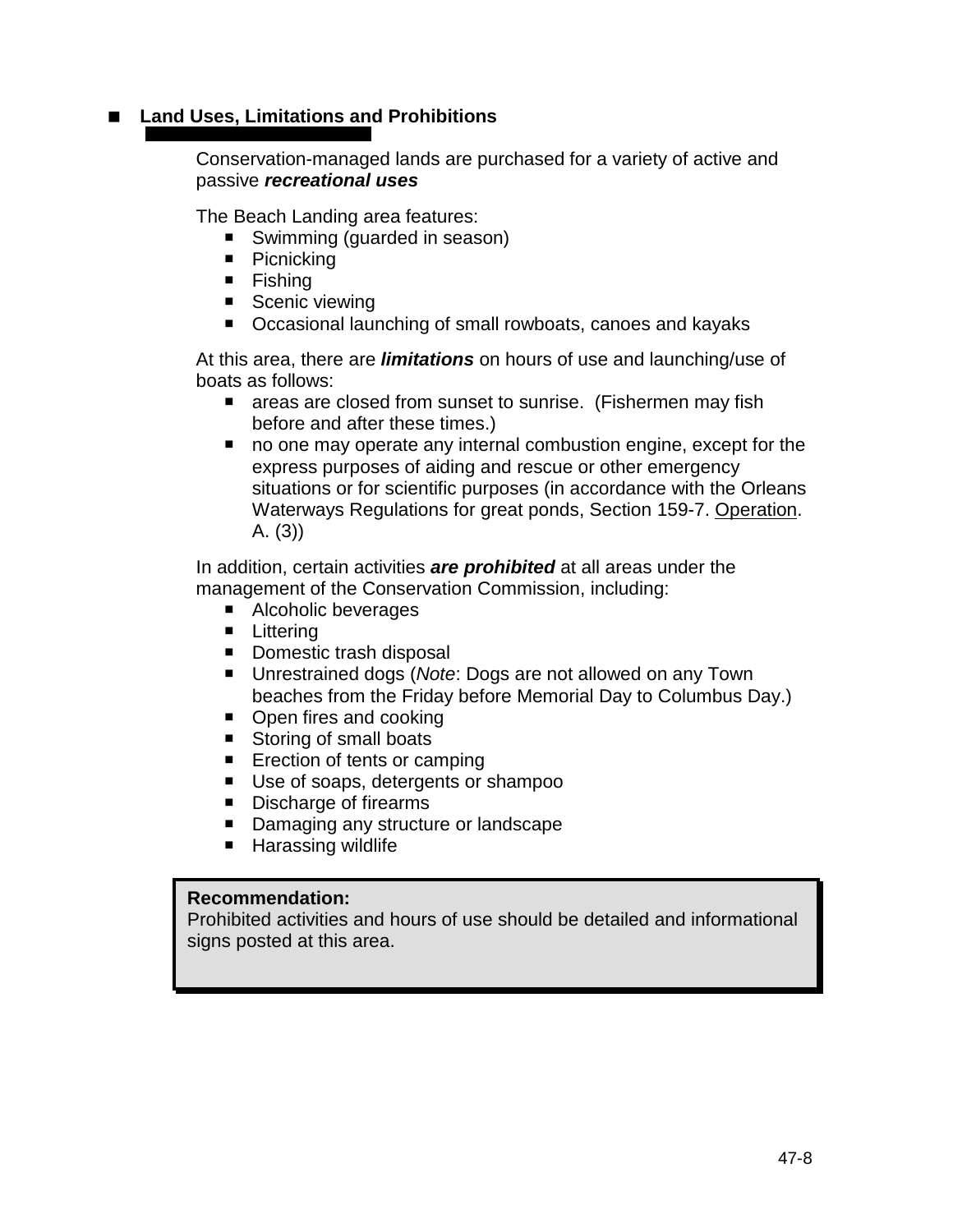# **Management Issues and Other Recommendations**

#### **Lack of funding reducing facilities**

Pilgrim Lake is a handicapped accessible property and should be kept up to the standards of ADA regulations.

#### **Recommendation:**

Access accommodation for persons with disabilities should be routinely reviewed and inspected by the Commission on Disabilities.



### **Conservation Area Boundary Delineation**

Pilgrim Lake Conservation Area is currently not well defined where it abuts private property. There is a woody naturalized area between the properties but no boundary markers.

**Recommendation:** The boundary of the property should be marked in the field with some type of simple, permanent identifying symbols**.**